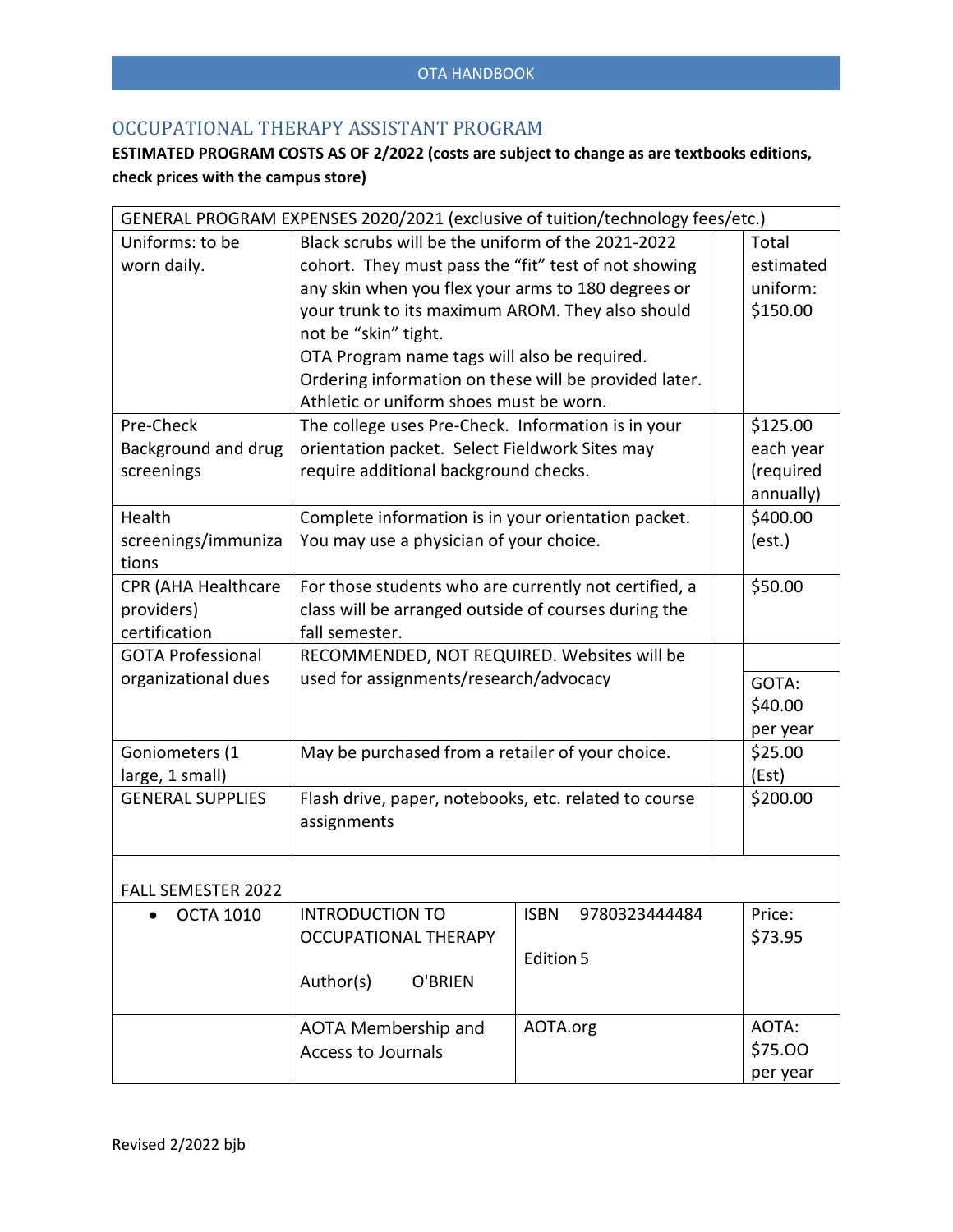|                               | <b>CONDITIONS IN</b><br><b>OCCUPATIONAL</b><br>THERAPY: EFFECT ON<br><b>OCCUPATIONAL</b><br><b>PERFORMANCE</b>                            | <b>ISBN</b><br>9781496332219<br>Edition <sub>5</sub>                                                                  | Price:<br>\$86.99  |
|-------------------------------|-------------------------------------------------------------------------------------------------------------------------------------------|-----------------------------------------------------------------------------------------------------------------------|--------------------|
| <b>OCTA 1020</b>              | Author(s)<br><b>ATCHISON</b><br>Human Development and<br>Performance Throughout<br>the Lifespan<br>by Cronin, Anne;<br>Mandich, Mary Beth | ISBN 9781133951193<br>Edition 2, 2015,<br><b>CENGAGE LEARNING</b>                                                     | Price:<br>\$78.00  |
| <b>OCTA 1030</b>              | <b>Occupation-Based Activity</b><br>Analysis<br>by Thomas, H.                                                                             | ISBN 9781617119675<br>Edition 2, 2015, SLACK<br><b>INCORPORATED</b>                                                   | Price:<br>\$71.25  |
| <b>OCTA 1050</b>              | KINESIOLOGY FOR THE<br><b>OCCUPATIONAL THERAPY</b><br><b>ASSISTANT</b><br>Author(s)<br><b>KEOUGH</b>                                      | <b>ISBN</b><br>9781630912741<br>Edition 2                                                                             | Price:<br>\$74.00  |
|                               | The Goni App                                                                                                                              | Link for purchase will be<br>available for limited time<br>(will be announced in class)<br>for this discounted price. | Price:<br>\$14.99  |
| <b>SPRING SEMESTER 2023</b>   |                                                                                                                                           |                                                                                                                       |                    |
| <b>OCTA 2040</b>              | <b>FOUNDATIONS</b><br>OF PEDIATRIC<br>PRACTICE FOR<br><b>OCCUPATIONAL</b><br><b>THERAPY</b><br><b>ASSISTANT</b>                           | 9781630911249<br><b>ISBN</b>                                                                                          | Price:<br>\$80.75  |
|                               | WAGENFELD                                                                                                                                 |                                                                                                                       |                    |
| <b>OCTA 2060</b><br>$\bullet$ | <b>ADULT PHYSICAL</b><br><b>CONDITIONS:</b><br><b>INTERVENTION</b><br><b>STRATEGIES FOR</b><br><b>OCCUPATIONAL</b><br>THERAPY ASSISTANTS  | ISBN-13: 978-0-8036-<br>5918-6<br>© 2018 Hardback<br>FA Davis                                                         | Price:<br>\$125.00 |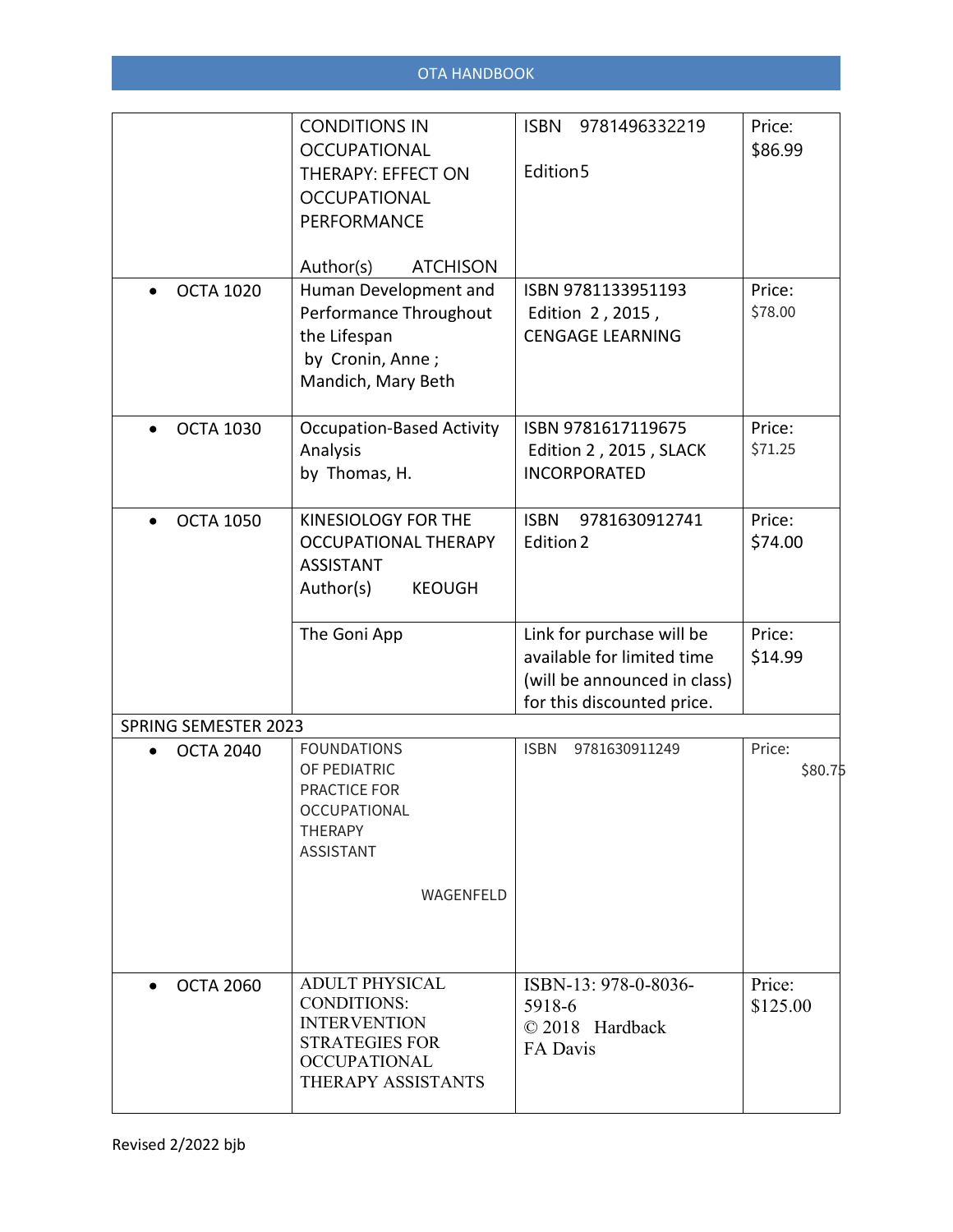#### OTA HANDBOOK

| <b>OCTA</b><br>$\bullet$<br>090 | 2060/2040/2                 | Amy Mahle, MHA,<br>COTA/L<br>Amber Ward, MS, OTR/L,<br><b>BCPR, ATP/SMS</b><br>OTA GUIDE TO<br><b>DOCUMENTATION</b><br><b>WRITING SOAP NOTES</b><br><b>MORREALE</b><br>Author(s) | <b>ISBN</b><br>9781630912963<br>Edition 4                                | Price<br>\$67.50                                                                                                    |
|---------------------------------|-----------------------------|----------------------------------------------------------------------------------------------------------------------------------------------------------------------------------|--------------------------------------------------------------------------|---------------------------------------------------------------------------------------------------------------------|
|                                 | <b>OCTA 2130</b>            | Same text as OCTA 2060                                                                                                                                                           |                                                                          |                                                                                                                     |
|                                 | <b>SUMMER SEMESTER 2023</b> |                                                                                                                                                                                  |                                                                          |                                                                                                                     |
| $\bullet$                       | <b>OCTA 2010</b>            | Psychopathology and<br>Function<br>By Bette R. Bonder                                                                                                                            | ISBN 9781630918606<br>6th edition<br><b>SLACK INCORPORATED</b>           | Price:<br>\$80.00                                                                                                   |
|                                 |                             | <b>GROUP DYNAMICS</b><br>IN OCCUPATIONAL<br><b>THERAPY</b><br>6 <sup>th</sup> edition<br><b>COLE</b>                                                                             | <b>ISBN</b><br>9781630913670                                             | Price\$80.00                                                                                                        |
|                                 | <b>OCTA 2090</b>            | Occupational Therapy with<br>Elders: Strategies for the<br><b>COTA</b><br>by Padilla, Rene L.; Byers-<br>Connon, Sue ; Lohman,<br>Helene L.                                      | <b>ISBN</b><br>9780323498463<br>Edition 4, MOSBY-YEAR<br><b>BOOK INC</b> | Price:<br>\$91.50                                                                                                   |
|                                 | <b>OCTA 2120</b>            | <b>National OTA Certification</b><br>Exam Review & Study<br>Guide<br>by Padilla, Rene L.; Byers-<br>Connon, Sue ; Lohman,<br>Helene L.                                           | Edition 6th THERAPY ED                                                   | \$110.50<br>Book only<br>\$240 book<br>and 1 day<br><b>OTA</b><br>Certificatio<br>n Exam<br>Prep<br>Course<br>(THIS |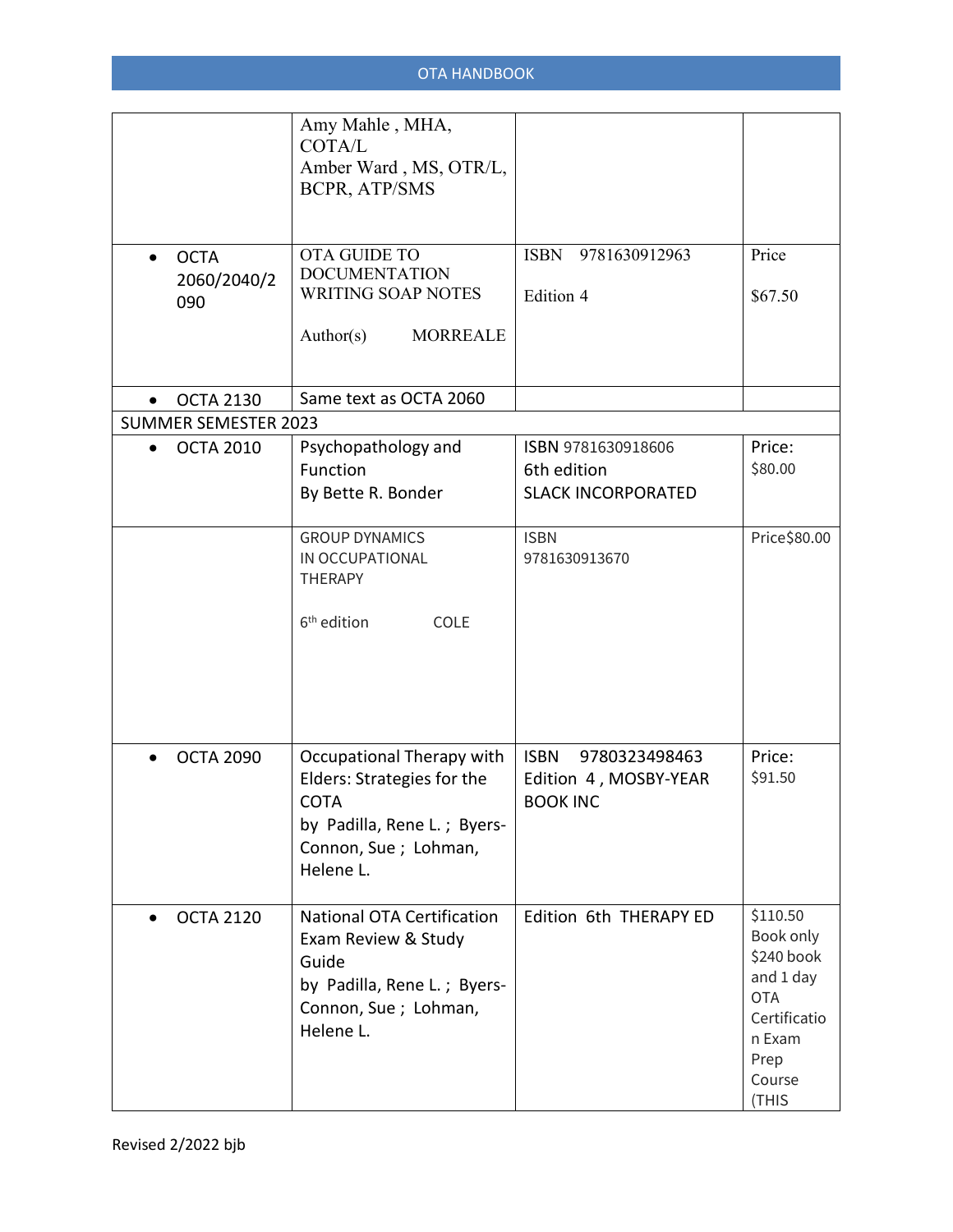|                               |                     |                            | <b>MUST BE</b><br>ORDERED |
|-------------------------------|---------------------|----------------------------|---------------------------|
|                               |                     |                            | ON LINE)                  |
|                               |                     |                            |                           |
| <b>FALL SEMESTER 2023</b>     |                     |                            |                           |
| <b>OCTA 2210</b><br>$\bullet$ | Room and Board      | IN TOWN PLACEMENT          | \$2000 (if                |
|                               |                     | <b>CANNOT BE PROMISED!</b> | out of                    |
|                               |                     |                            | town)                     |
| <b>OCTA 2220</b><br>$\bullet$ | Room and Board      |                            | \$2000 (if                |
|                               |                     |                            | out of                    |
|                               |                     |                            | town)                     |
| <b>OCTA</b><br>$\bullet$      | No additional costs |                            |                           |
|                               | No additional costs |                            |                           |

 and student fees): \$6201.43 Total estimated costs (including out of town expenses for Level II FW but exclusive of tuition

Estimated cost for NBCOT examination for occupational therapy assistants: \$600

 Estimated tuition costs: 58 credit hours x \$100 = \$5800 (subject to change prior to the start of each semester)

Estimated Fees (due at the beginning of each semester)

| <b>Fees</b>                  | Cost     |
|------------------------------|----------|
| <b>Registration Fee</b>      | \$70.00  |
| Activity Fee*                | \$50.00  |
| Campus Safety Fee            | \$25.00  |
| Accident Insurance           | \$6.00   |
| <b>Instructional Fee</b>     | \$55.00  |
| Instructional Technology Fee | \$105.00 |
| Transportation Fee**         | \$5.00   |
| Parking/Facilities Fee       | \$50.00  |